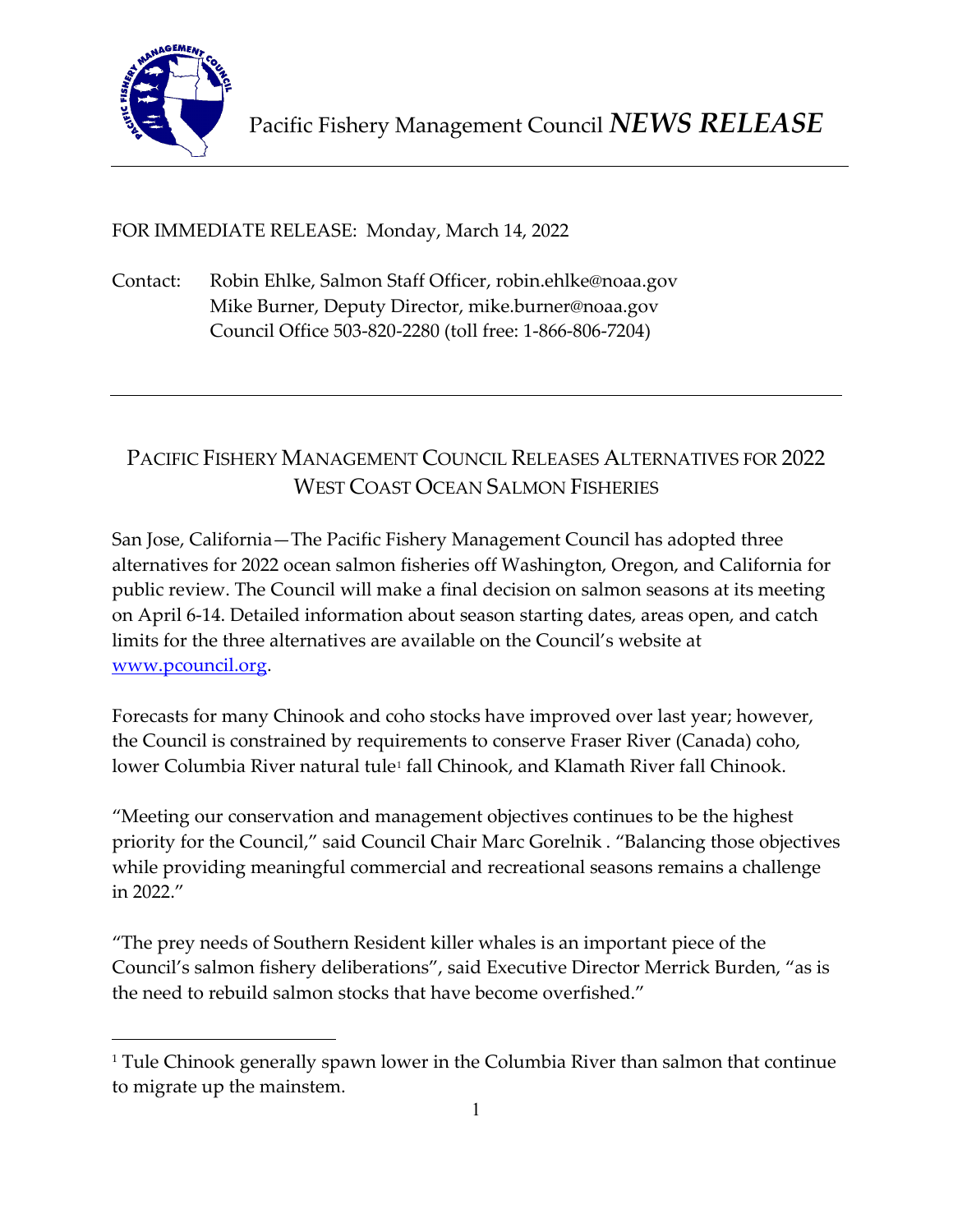# **Washington and Northern Oregon (north of Cape Falcon)**

Fisheries north of Cape Falcon (in northern Oregon) are limited mainly by the need to constrain catch of lower Columbia River natural tule Chinook. Additionally, three coho salmon stocks are categorized as overfished (Queets River, Strait of Juan de Fuca) or not overfished/ rebuilding (Snohomish), which is also a concern when structuring 2022 fisheries.

# *Tribal ocean fisheries north of Cape Falcon*

Tribal negotiations are underway, but at this time the Chinook and coho quotas for tribal ocean fishery alternatives range from 30,000 to 50,000 for Chinook salmon (compared to 40,000 in 2021), and from 42,000 to 62,000 coho (compared to 26,500 coho in 2021). Under the range of alternatives, seasons open May 1 and continue through September 15.

# *Commercial season alternatives*

For the non-Indian ocean commercial fishery North of Cape Falcon, the alternatives reflect traditional seasons between May and September. Chinook quotas for all areas and times range from 26,500 to 32,500, compared to 30,750 in 2021. Coho quotas range from 25,600 to 33,600 marked coho, compared to 5,000 in 2021.

# *Sport season alternatives*

For the ocean sport fishery north of Cape Falcon the alternatives with Chinook recreational quotas range from 26,500 to 32,500, compared to 27,250 in 2021. For coho, recreational quotas range from 134,400 to 176,400 marked coho, compared to 70,000 in 2021. Starting dates range from mid- to late-June and ending dates range from mid-to late-September. Chinook and coho retention is allowed generally throughout the proposed seasons.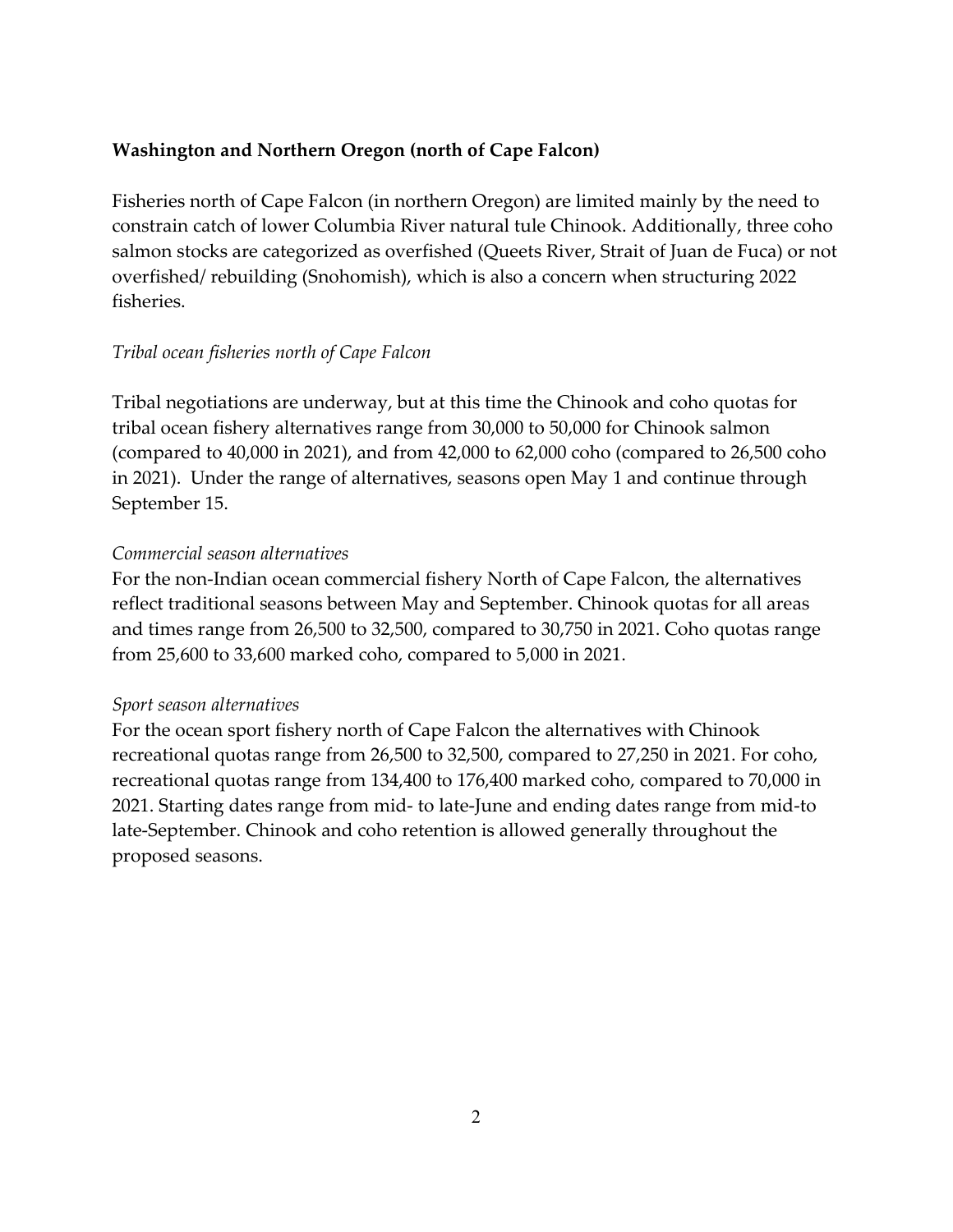### **Oregon (south of Cape Falcon) and California**

Fisheries south of Cape Falcon are limited mainly by the low abundance forecast for Klamath River fall Chinook, and the need to protect ESA-list California Coastal Chinook. Klamath River and Sacramento River fall Chinook contribute significantly to ocean harvest. This year's management alternatives are designed to provide fishing opportunity for the more abundant Sacramento River fall Chinook while reducing fishing impacts on Klamath River fall Chinook and California Coastal Chinook.

#### *Commercial season alternatives*

Commercial season alternatives south of Cape Falcon to Humbug Mountain are open either beginning in late March or May through October, with closed periods in most months. A limited incidental hatchery coho season is also being considered.

The commercial alternatives in the Oregon Klamath Management Zone provide a range of Chinook only season alternatives opening from late March through May, and include quotas in June , July, and August. All alternatives have the California Klamath Management Zone closed for the season.

Commercial seasons south of the California Klamath Management Zone vary considerably between the alternatives and management areas (Fort Bragg, San Francisco, and Monterey), but in general provide significantly reduced levels of opportunity compared to last year.

#### *Sport season alternatives*

Chinook fishing in the Tillamook, Newport, and Coos Bay areas all open March 15 with Alternative 1 running continuously through October 31, similar to the 2021 season. Alternative 3 has August closed to Chinook retention.

Oregon ocean recreational alternatives include mark-selective coho fishing seasons starting in mid- to late-June and running through most or all of August south of Cape Falcon, with intermittent non-Chinook retention periods in specific areas. Quotas range from 95,000 to 110,000 marked coho (compared to 120,000 in 2021). In addition, nonmark-selective fisheries are proposed in all alternatives for the area between Cape Falcon and Humbug Mountain starting in September, with quotas ranging from 17,000 to 20,000 coho (compared to 14,000 in 2021).

The range of alternatives include proposed fisheries for the Klamath Management Zone in both California and Oregon with the majority of the fishing opportunity occurring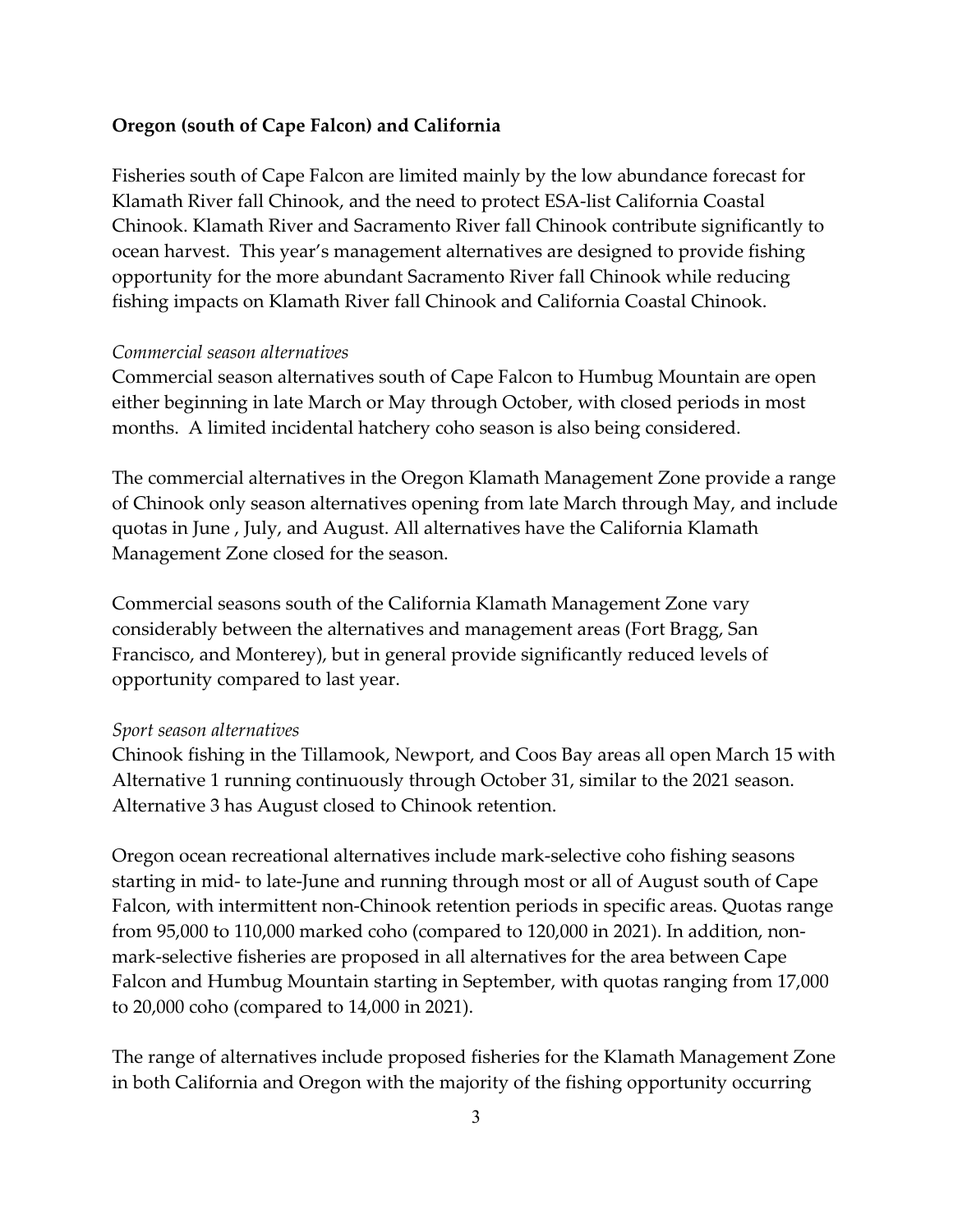June through August in Oregon and occurring over varying dates between May and September in California.

California ocean recreational alternatives for the Fort Bragg and San Francisco areas have reduced opportunity compared to 2021, whereas alternatives for the Monterey area have similar or increased opportunity. Seasons vary between management areas.

### **Management Objectives for Southern Resident Killer Whales**

The Council worked collaboratively with National Marine Fisheries Service (NMFS) to understand the effects of Council-area fisheries on Southern Resident killer whales, which are listed as endangered. Based in part on information provided by the Council's ad-hoc Southern Resident Killer Whale Workgroup, the Council amended the Pacific Salmon Fishery Management Plan to address the needs of the whales while providing salmon harvest opportunities. Salmon abundance is well above the threshold of 966,000 Chinook that would require additional fishery restrictions.

### **Management Process**

The Council has scheduled one public hearing for each coastal state to hear comments on the alternatives. The hearings will occur online and are scheduled for Tuesday, March 22 (Washington and California) and Wednesday March 23 (Oregon). The public will also be able to comment on the alternatives during the April Council meeting. Materials and instructions for joining online Council meetings and hearings will be posted to the **Council website**.

The Council will consult with scientists, hear public comment, revise preliminary decisions, and choose a final alternative at its meeting April 6-13.

The Council will forward its final season recommendations to NMFS for its approval and implementation no later than May 16.

All Council meetings are open to the public.

# **Council Role**

The Pacific Fishery Management Council is one of eight regional fishery management councils established by the Magnuson Fishery Conservation and Management Act of 1976 for the purpose of managing fisheries 3-200 miles offshore of the U.S. coastline. The Pacific Council recommends management measures for fisheries off the coasts of